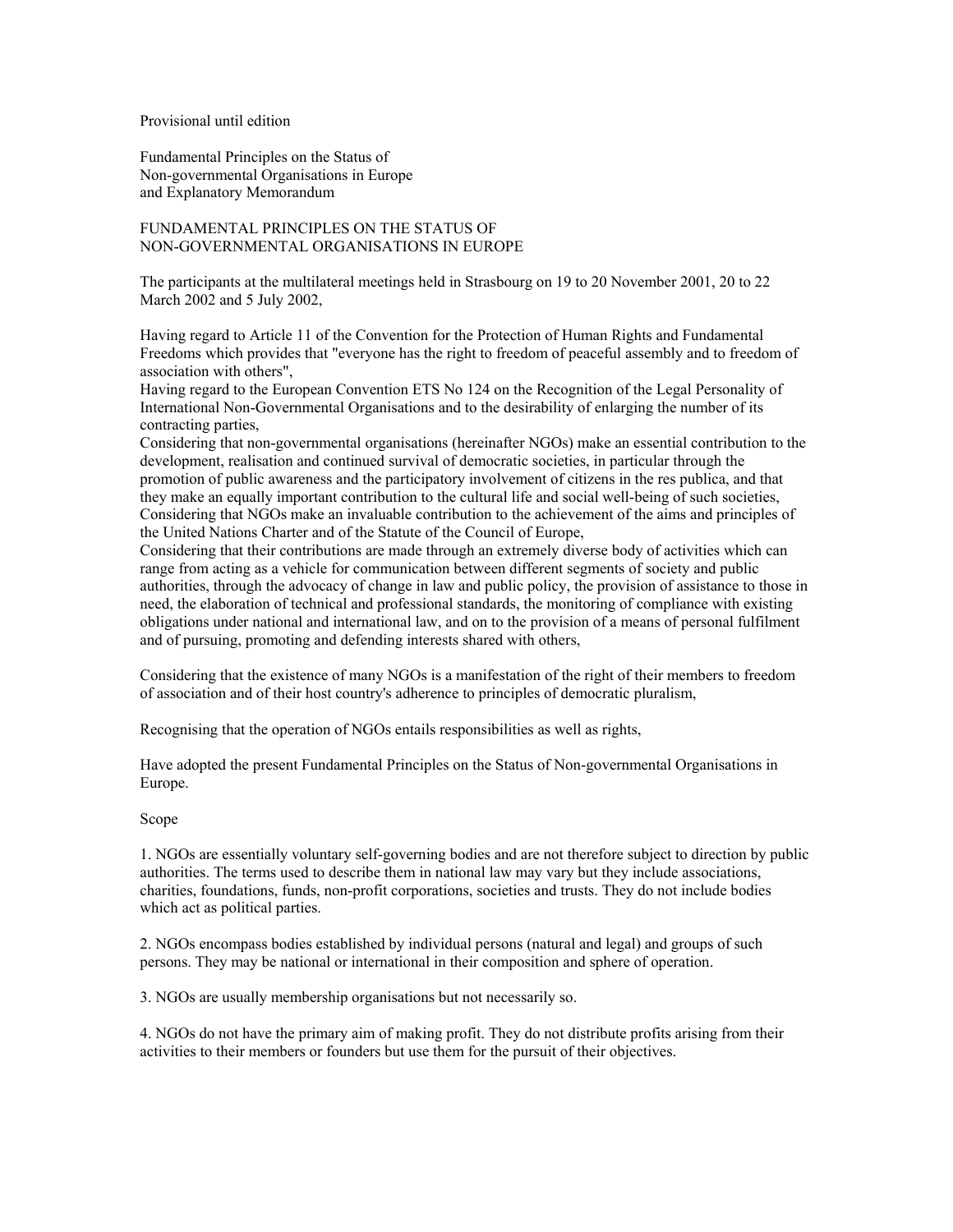5. NGOs can be either informal bodies or organisations which have legal personality. They may enjoy different statuses under national law in order to reflect differences in the financial or other benefits which they are accorded in addition to legal personality.

## Basic principles

6. NGOs come into being through the initiative of individuals or groups of persons. The national legal and fiscal framework applicable to them should therefore permit and encourage this initiative.

7. All NGOs enjoy the right to freedom of expression.

8. NGOs with legal personality should have the same capacities as are generally enjoyed by other legal persons and be subject to the same administrative, civil and criminal law obligations and sanctions generally applicable to them.

9. Any act or omission by a governmental organ affecting an NGO should be subject to administrative review and be open to challenge in an independent and impartial court with full jurisdiction.

## **Objectives**

10. An NGO is free to pursue its objectives, provided that both the objectives and the means employed are lawful. These can, for instance, include research, education and advocacy on issues of public debate, regardless of whether the position taken is in accord with stated government policy.

11. An NGO may also be established to pursue, as an objective, a change in the law.

12. An NGO which supports a particular candidate or party in an election should be transparent in declaring its motivation. Any such support should also be subject to legislation on the funding of political parties. Involvement in political activities may be a relevant consideration in any decision to grant it financial or other benefits in addition to legal personality.

13. An NGO with legal personality may engage in any lawful economic, business or commercial activities in order to support its not-for-profit activities without there being any need for special authorisation, but always subject to any licensing or regulatory requirements applicable to the activities concerned.

14. NGOs may pursue their objectives through membership of federations and confederations of NGOs.

## Establishment

15. Any person, be it legal or natural, national or foreign national, or group of such persons, should be free to establish an NGO.

16. Two or more persons should be able to establish a membership-based NGO. A higher number may be required where legal personality is to be acquired, but this number should not be set at a level that discourages establishment.

17. Any person should be able to establish an NGO by way of gift or bequest, the normal outcome of which is the creation of a foundation, fund or trust.

## Content of statutes

18. Every NGO with legal personality should have statutes. The "statutes" of the NGO shall mean the constitutive instrument or instrument of incorporation and, where they are the subject of a separate document, the statutes of the NGO. These statutes generally specify:

- its name

- its objectives,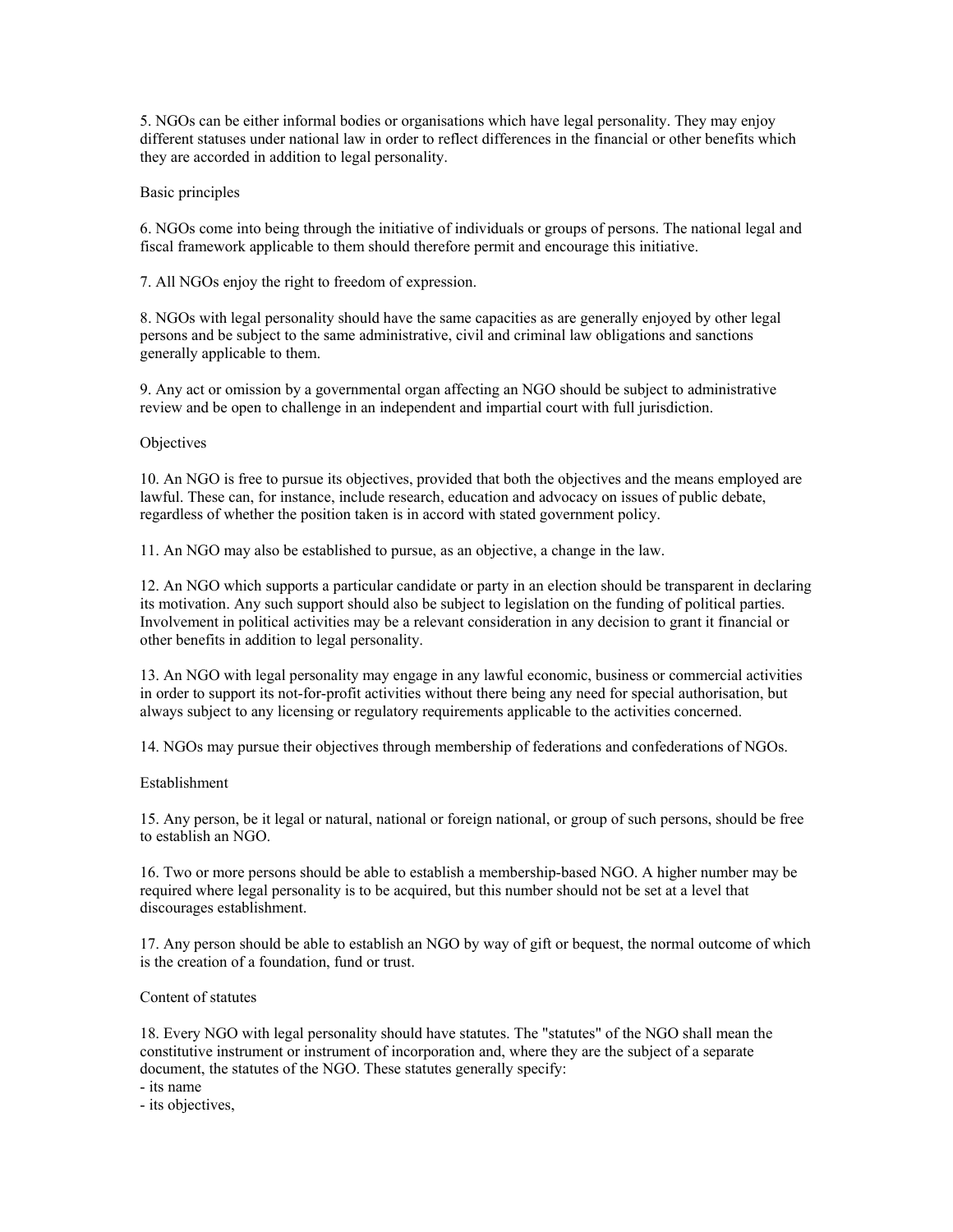## - its powers,

- the highest governing body,
- the frequency of meetings of this body,
- the procedure by which such meetings are to be convened,
- the way in which this body is to approve financial and other reports,
- the freedom of this body to determine the administrative structure of the organisation
- the procedure for changing the statutes and dissolving the organisation or merging it with another NGO.

19. In the case of a membership-based NGO, the highest governing body is the membership. The agreement of this body, in accordance with the procedure laid down by law and the statutes, should be required for any change in the statutes. For other NGOs the highest governing body is the one specified in the statutes.

## Membership

20. Membership of an NGO, where this is possible, must be voluntary and no person should therefore be required to join any NGO other than in the case of bodies established by law to regulate a profession in States which treat them as NGOs.

21. National law should not unjustifiably restrict the ability of any person, natural or legal, to join membership-based NGOs. The ability of someone to join a particular NGO should be determined primarily by its statutes but should also not be influenced by any unjustified discrimination.

22. Members of an NGO should be protected from expulsion contrary to its statutes.

23. Persons belonging to an NGO should not be subject to any sanction because of their membership. However, membership of an NGO may be incompatible with a person's position or employment.

## Legal personality

24. Where an NGO has legal personality this should be clearly distinct from that of its members or of its founders who should, in principle, not therefore be personally liable for any debts and obligations that the NGO has incurred or undertaken.

25. The legal personality of an NGO should be terminated only pursuant to the voluntary act of its members - or in the case of a non-membership NGO, its management - in the event of bankruptcy, prolonged inactivity or misconduct. An NGO created through the merger of two or more NGOs should succeed to their rights and liabilities.

## Acquisition of legal personality

26. Where legal personality is not an automatic consequence of the establishment of an NGO, the rules governing the acquisition of such personality should be objectively framed and not subject to the exercise of discretion by the relevant authority.

27. National laws may disqualify persons from forming an NGO with legal personality for reasons such as a criminal conviction or bankruptcy.

28. The rules for acquiring legal personality should be published together with a guide to the process involved. This process should be easy to understand, inexpensive and expeditious. In particular an NGO should only be required to file its statutes and to identify its founders, directors, officers and legal representative and the location of its headquarters. A foundation, fund or trust may be required to prove that it has the financial means to accomplish its objectives.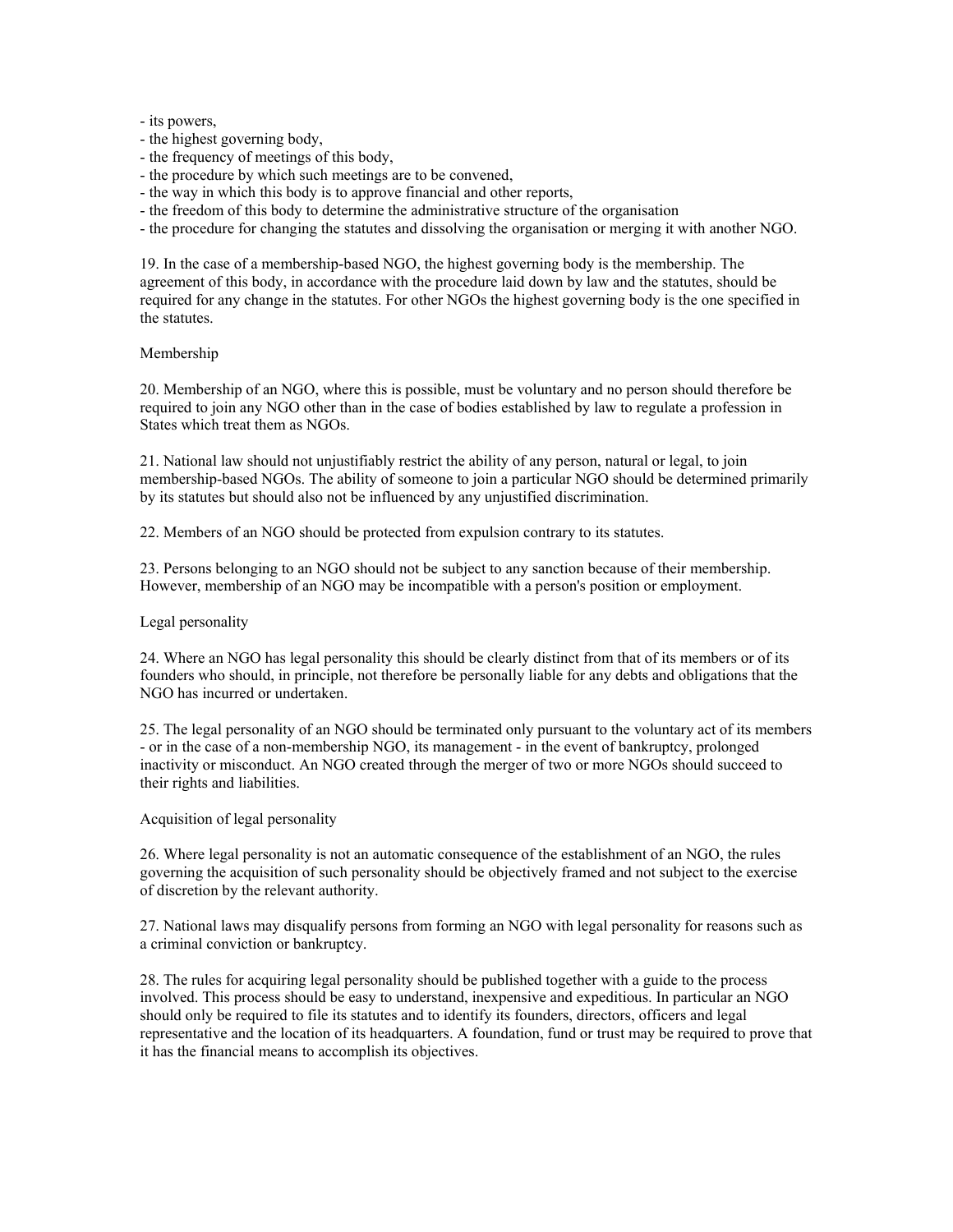29. A membership-based NGO should only seek legal personality after a resolution approving this step has been passed by a meeting which all its members had been invited to attend and it may be required to produce evidence of this.

30. Any fees that may be charged for an application for legal personality should not be set at a level that discourages applications.

31. Legal personality should only be refused where there has been a failure to submit all the clearly prescribed documents required, a name has been used that is patently misleading or is not adequately distinguishable from that of an existing natural or legal person in the country concerned or there is an objective in the statutes which is clearly incompatible with the law.

32. Any evaluation of the acceptability of the objectives of an NGO when it seeks legal personality should be well informed and respectful of the notion of political pluralism and must not be driven by prejudices.

33. The body responsible for granting legal personality need not be a court but it should preferably be independent of control by the executive branch of government. Consistency in decision-making should be ensured and all decisions should be subject to appeal.

34. The body concerned should have sufficient, appropriately qualified staff for the performance of its functions and it should ensure that appropriate guidance or assistance for an NGO seeking legal personality is available.

35. There should be a prescribed time limit for taking a decision to grant or refuse legal personality. All decisions should be communicated to the applicant and any refusal should include written reasons.

36. Decisions on qualification for financial or other benefits to be accorded to an NGO should be taken separately from those concerned with its acquisition of legal personality and preferably by a different body.

37. Without prejudice to applicability of the articles laid down in the European Convention ETS No. 124 on the recognition of the legal personality of international non-governmental organisations for those states that have ratified that convention, foreign NGOs may be required to obtain approval to operate in the host country but they should not have to establish a new and separate entity for this purpose. This would not preclude a requirement that a new and separate entity be formed where an NGO transfers its seat from one State to another.

38. The activities of NGOs at the international level should be facilitated by ratification of European Convention ETS No. 124 on the recognition of the legal personality of international non-governmental organisations.

39. Where the acquisition of legal personality is not an automatic consequence of the establishment of an NGO, it is desirable for the public to have access to a single, national registry of all NGOs with such personality.

40. An NGO whose statutes allow it to establish or accredit branches should not require any other authorisation for this purpose.

41. An NGO should not be required to renew its legal personality on a periodic basis.

42. A change in the statutes of an NGO with legal personality should require approval by a public authority only where its name or its objectives are affected. The grant of such approval should be governed by the same process as that for the initial acquisition of such personality. However, such a change should not entail an NGO being required to establish itself as a new entity.

Management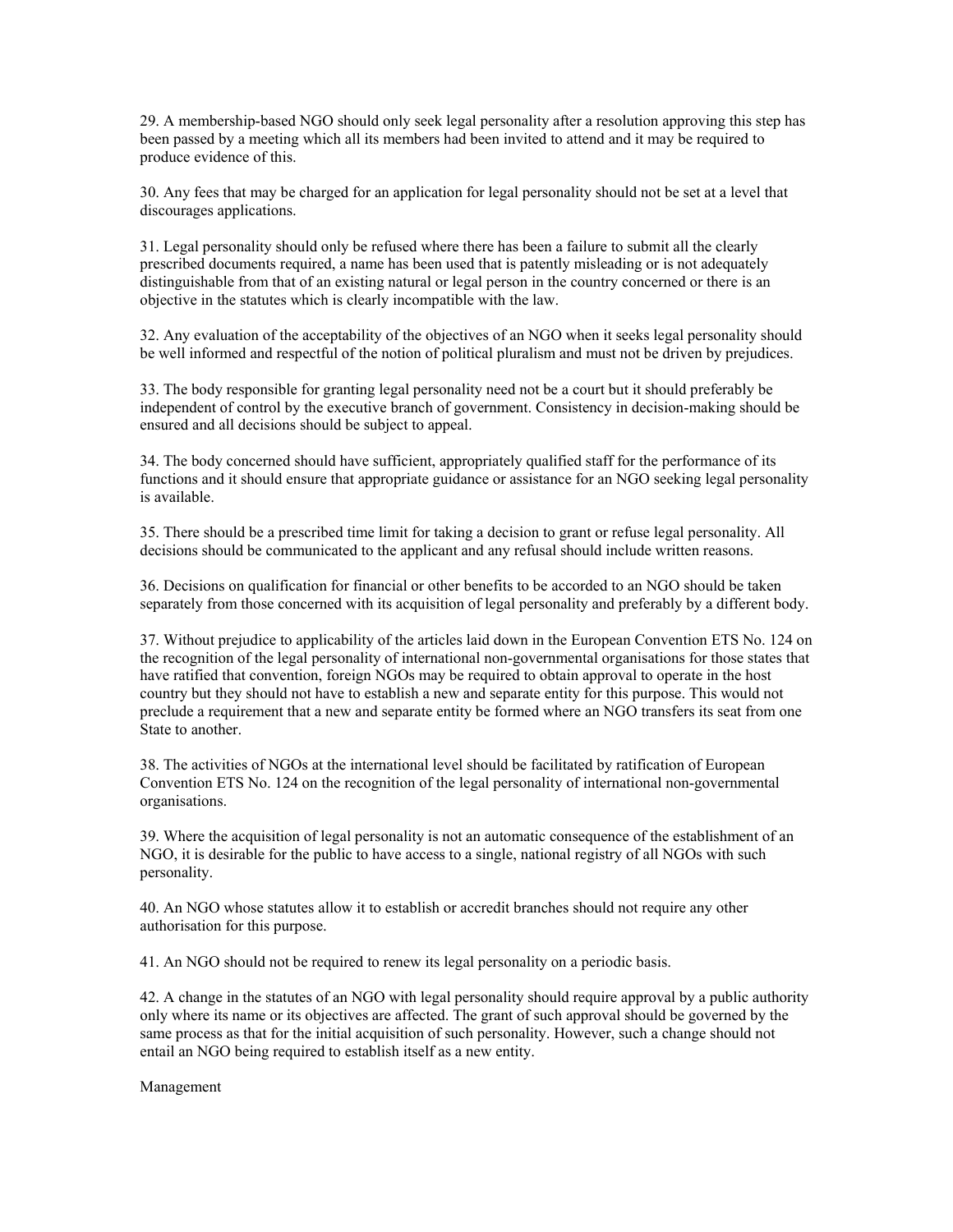43. In a membership-based NGO, the persons responsible for its management should be elected or designated by the members or by an organ statutorily delegated this task.

44. The management of a non-membership-based NGO should be determined in accordance with its statutes.

45. The bodies for management and decision-making of NGOs should be in accordance with their statutes and the law but NGOs are otherwise sovereign in determining the arrangements for pursuing their objectives. In particular, the appointment, election or replacement of officers, and the admission or exclusion of members are a matter for the NGO concerned.

46. The structures for management and decision-making should be sensitive to the different interests of members, users, beneficiaries, boards, supervisory authorities, staff and founders. Public bodies providing NGOs with financial and other benefits also have a legitimate interest in their performance.

47. Changes in an NGO's internal structure or rules should not require authorisation by a public authority. No external intervention in the running of NGOs should take place until and unless a breach of the administrative, civil or criminal law, insurance obligations, fiscal or similar regulations occurs or is thought imminent. This does not preclude the law requiring particular supervision of foundations and other institutions.

48. An NGO should observe all applicable employment standards and insurance obligations in the treatment of its staff.

49. NGOs should not be subject to any specific limitation on foreign nationals being on their board or staff.

Property and fund raising

50. NGOs may solicit and receive funding - cash or in-kind donations - from another country, multilateral agencies or an institutional or individual donor, subject to generally applicable foreign exchange and customs laws.

51. NGOs with legal personality should have access to banking facilities.

52. NGOs with legal personality should be able to sue for redress of harm caused to their property.

53. In order to ensure the proper management of their assets, NGOs should preferably act on independent advice when selling or acquiring any land, premises or other major assets.

54. Property acquired by an NGO on a tax-exempt basis should not be applied for a non-exempt purpose.

55. An NGO may designate a successor to receive its assets, in the event of its termination, but only after its liabilities have been cleared and any rights of donors to repayment have been honoured. Such a successor should normally be an NGO with compatible objectives, but the State should be the successor where either the objectives, or the activities and means used by the NGO to achieve those objectives are found to be unlawful. In the former case and in the event of no successor being designated, the property should be transferred to another NGO or legal person that most nearly conforms to its objectives or should be applied towards them by the State.

56. The funds of an NGO can be used to pay its staff. All staff and volunteers acting on behalf of an NGO can also be reimbursed for reasonable expenses which they have thereby incurred.

## Public support

57. There should be clear, objective standards for any eligibility of NGOs for any form of public support, such as cash and exemption from income and other taxes or duties on membership fees, funds and goods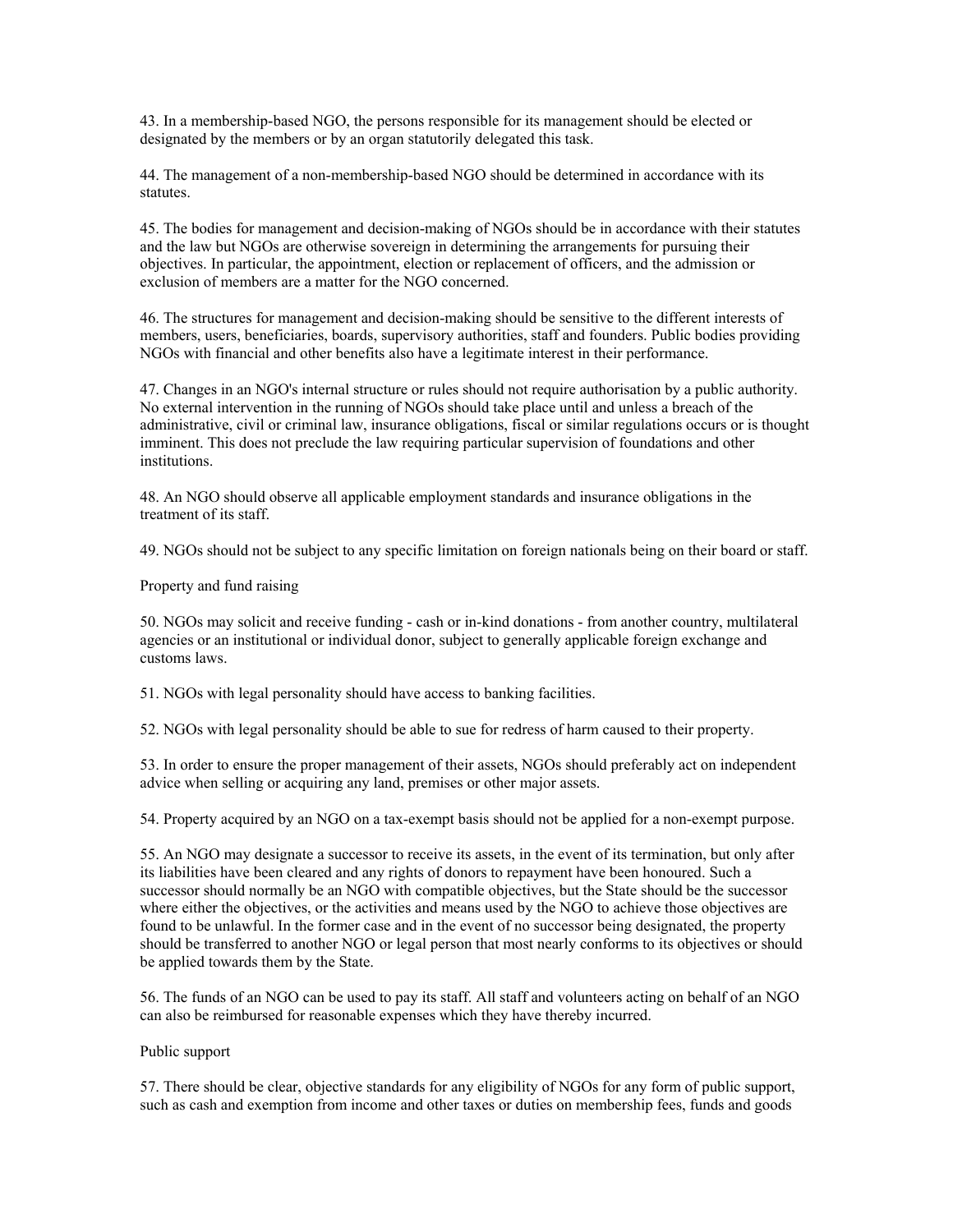received from donors or governmental and international agencies, income from investments, rent, royalties, economic activities and property transactions, as well as incentives for donations through income tax deductions or credits.

58. In granting such support, relevant considerations may be the nature of activity that the NGO undertakes and whether or not it exists for the benefit of its membership or for the benefit of the public (or a section of this). Such support may also be contingent on an NGO having a particular status and be linked to specific requirements for financial reporting and disclosure.

59. A material change in the statutes or activities of an NGO may lead to the alteration or termination of public support.

Transparency and accountability

60. NGOs should submit an annual report to their members or directors on their accounts and activities. These reports can also be required to be submitted to a designated supervising body where any taxation privileges or other public support has been granted to the NGOs concerned.

61. NGOs should make a sufficiently detailed report to donors requesting it on use made of donations to demonstrate fulfilment of any condition which was attached to them.

62. Relevant books, records and activities of NGOs may, where specified by law or by contract, be subject to inspection by a supervising agency. NGOs can also be required to make known the percentage of their funds used for fundraising purposes.

63. All reporting and inspection shall be subject to a duty to respect the legitimate privacy of donors, beneficiaries and staff, as well as the right to protect legitimate business confidentiality.

64. NGOs should generally have their accounts audited by an institution or person independent of their management.

65. Foreign NGOs should be subject to these reporting and inspection requirements only in respect of their activities in the host country.

#### Supervision

66. NGOs may be regulated in order to secure the rights of others, including members and other NGOs, but they should enjoy the benefit of the presumption that any activity is lawful in the absence of contrary evidence.

67. NGOs should not be subject to any power to search their premises and seize documents and other material there without objective grounds for taking such measures and prior judicial authorisation.

68. Administrative, civil and/or criminal proceedings may be an appropriate response where there are reasonable grounds to believe an NGO with legal personality has not observed the requirements concerning acquisition of such personality.

69. NGOs should generally be able to request suspension of administrative action requiring that they stop particular activities. A refusal of the request of suspension should be subject to prompt judicial challenge.

70. In most instances the appropriate sanction against an NGO will merely be the requirement to rectify its affairs and/or the imposition of an administrative, civil or criminal penalty on it and/or any individuals directly responsible. Penalties shall be based on the law in force and observe the principle of proportionality.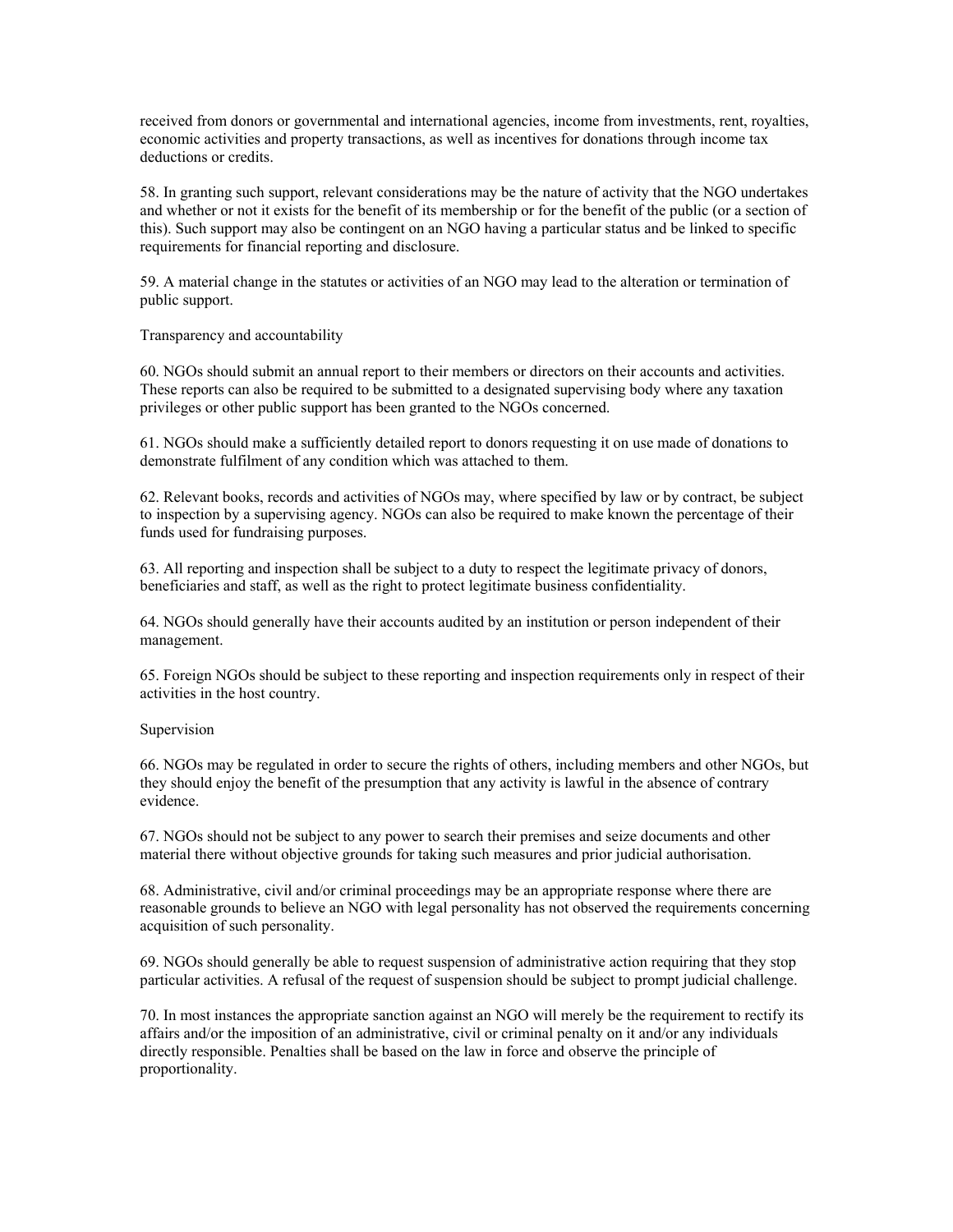71. In exceptional circumstances and only with compelling evidence, the conduct of an NGO may warrant its dissolution.

Liability

72. The officers, directors and staff of an NGO with legal personality should not in principle be personally liable for its debts, liabilities and obligations.

73. The officers, directors and staff of an NGO with legal personality may be liable to it and third parties for misconduct or neglect of duties.

Relations with governmental bodies

74. NGOs should be encouraged to participate in governmental and quasi-governmental mechanisms for dialogue, consultation and exchange, with the objective of searching for solutions to society's needs.

75. Such participation should not guarantee nor preclude government subsidies, contracts or donations to individual NGOs or groups thereof.

76. Consultation should not be seen by governments as a vehicle to co-opt NGOs into accepting their priorities nor by NGOs as an inducement to abandon or compromise their goals and principles.

77. Governmental bodies can work with NGOs to achieve public policy objectives, but should not attempt to take them over or make them work under their control.

78. NGOs should also be consulted during the drafting of primary and secondary legislation which affects their status, financing or spheres of operation.

Explanatory Memorandum to the Fundamental Principles on the Status of Non-governmental Organisations in Europe

## EXPLANATORY MEMORANDUM TO THE FUNDAMENTAL PRINCIPLES ON THE STATUS OF NON-GOVERNMENTAL ORGANISATIONS IN EUROPE

## **INTRODUCTION**

1. Freedom of association, as declared in Article 11 of the European Convention for the Protection of Human Rights and Fundamental Freedoms, is a right recognised by all member states of the Council of Europe.

2. In the majority of member states this freedom is reflected in a flourishing voluntary sector; the number of associations registered in the countries concerned is estimated at 2 to 3 million1, and this figure does not take account of unofficial, unregistered associations, of which there are many in certain countries. The number of non-governmental organisations (hereinafter NGOs) is therefore increasing, and this trend is inextricably linked to the ideal of freedom and democracy which guides the Council of Europe and its member states.

3. However, freedom of association is effective only where it goes hand in hand with legislative measures facilitating its exercise and respecting the value of NGOs' contribution to society. Although they can be fostered by passing favourable legislation, awareness of and respect for NGOs' contribution develop only where NGOs themselves undertake to behave in a responsible, efficient and ethical manner.

4. It is for these reasons that the Fundamental Principles on the Status of Non-Governmental Organisations in Europe have been drawn up. The aim is not to offer model legislation concerning NGOs but to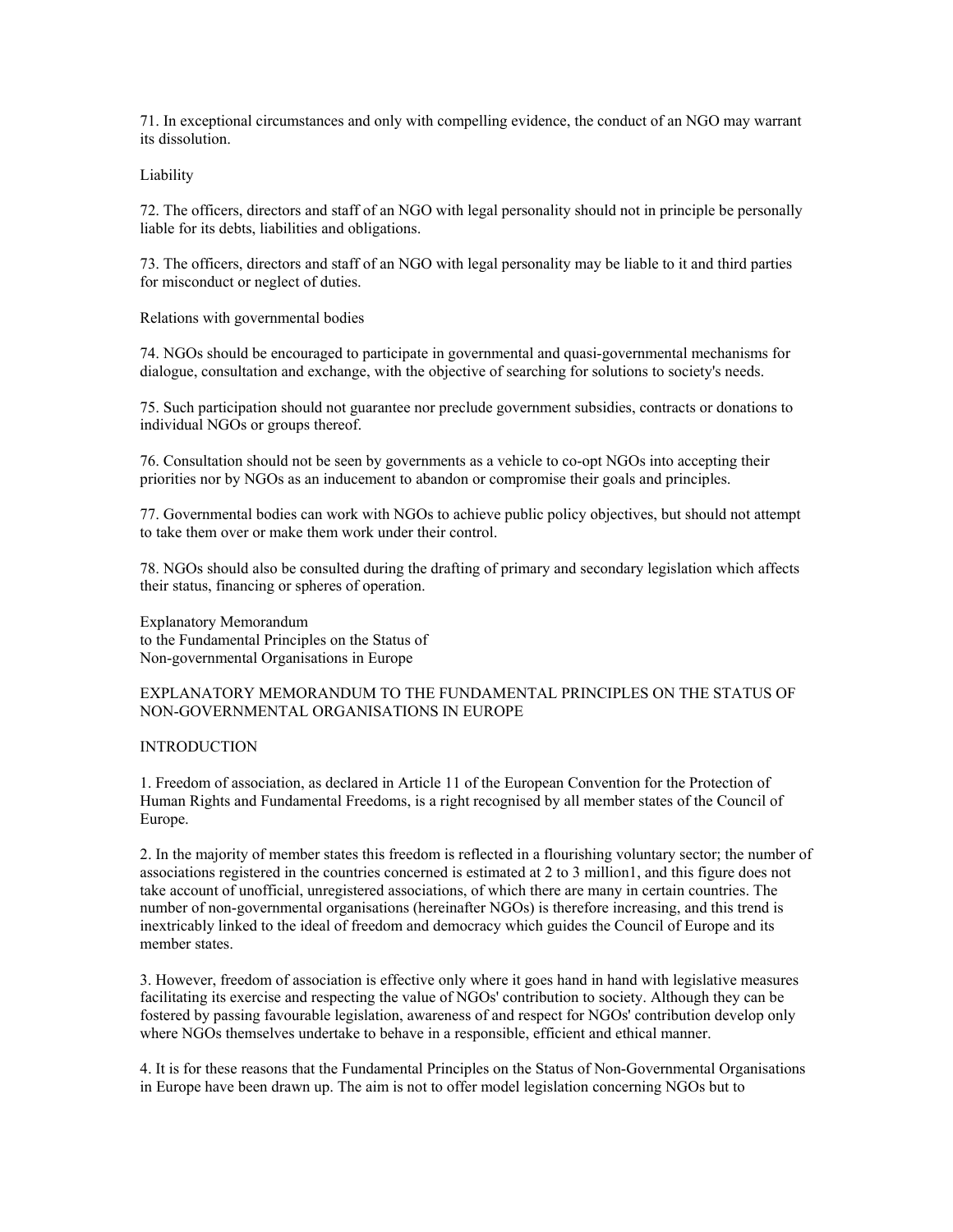recommend the implementation of a number of principles which should shape relevant legislation and practice in a democratic society founded on the rule of law.

5. The European Convention on the recognition of the legal personality of international non-govermental organisations2 (ETS No. 124) deals with existing NGOs which already have legal personality in the state where they are headquartered and wish to have this legal personality recognised by other states in which they intend to carry out some of their activities. On the other hand, the Fundamental Principles seek to promote legislation which assists the setting up of NGOs and which, among other things, lays down arrangements for the acquisition of legal personality in the NGO's state of origin, regardless of whether the NGO's work is to be purely national or international as well. National law should provide NGOs with a flexible legal framework, enabling them to meet the recommendations contained in the Fundamental Principles. All legislation on NGOs should be devised in consultation with representatives of the NGO sector.

## BACKGROUND

6. The Fundamental Principles on the Status of NGOs in Europe are the result of discussions initiated as early as 1996. They began with a series of multilateral meetings and regional conferences held from 1996 to 19983, which resulted in the adoption of "Guidelines to promote the development and strengthening of NGOs in Europe", constituting the conclusions of a multilateral meeting on the legal status of NGOs and their role in a pluralist democracy. It was these guidelines that laid the foundations for the Fundamental Principles.

7. An expert, Professor Jeremy McBride, was commissioned to prepare preliminary draft Fundamental Principles on the Status of NGOs in Europe. This draft text was discussed at two open meetings of contracting parties to the European Convention on the Recognition of the Legal Personality of International Non-Governmental Organisations, held in Strasbourg on 19 and 20 November 2001, from 20 to 22 March 2002 and on 5 July 2002.

## THE FUNDAMENTAL PRINCIPLES ON THE STATUS OF NGOs IN EUROPE

## Preamble

8. The preamble to the Fundamental Principles on the Status of NGOs in Europe stresses the importance and value of NGOs' contribution to a democratic society, which is made in fields as varied as promotion of human rights, environmental protection, sport, public health and defence of the interests of various sectors of the community. The text lays particular emphasis on NGOs' role in public awareness-raising and education for democracy, while pointing out that these aims, albeit essential in a society adhering to the values of democracy and the rule of law, are not the sole purposes fulfilled by NGOs. The nature of NGOs' input in the different fields is equally varied.

9. The preamble emphasises that, through the many different activities they pursue and the ensuing benefits, NGOs contribute to the achievement of the aims and principles set out in the Statute of the Council of Europe and the Charter of the United Nations. As far as the Council of Europe is concerned, this contribution is made through a variety of means, such as education, training, dissemination of Council of Europe standards, participation in expert committees, and especially through the consultative status that some 370 NGOs have acquired with the Organisation.

10. Member states of the Council of Europe undertake to promote the rule of law and protection of the fundamental freedoms which are the foundation of genuine democracy, in particular freedom of opinion, expression and association.

11. Laws enabling NGOs to acquire legal personality play a vital role in giving effect to freedom of association, guaranteed by the European Convention on Human Rights and safeguarded by international and constitutional law. Furthermore, freedom of expression, which is also guaranteed by the European Convention on Human Rights and safeguarded by international and constitutional law, is meaningful only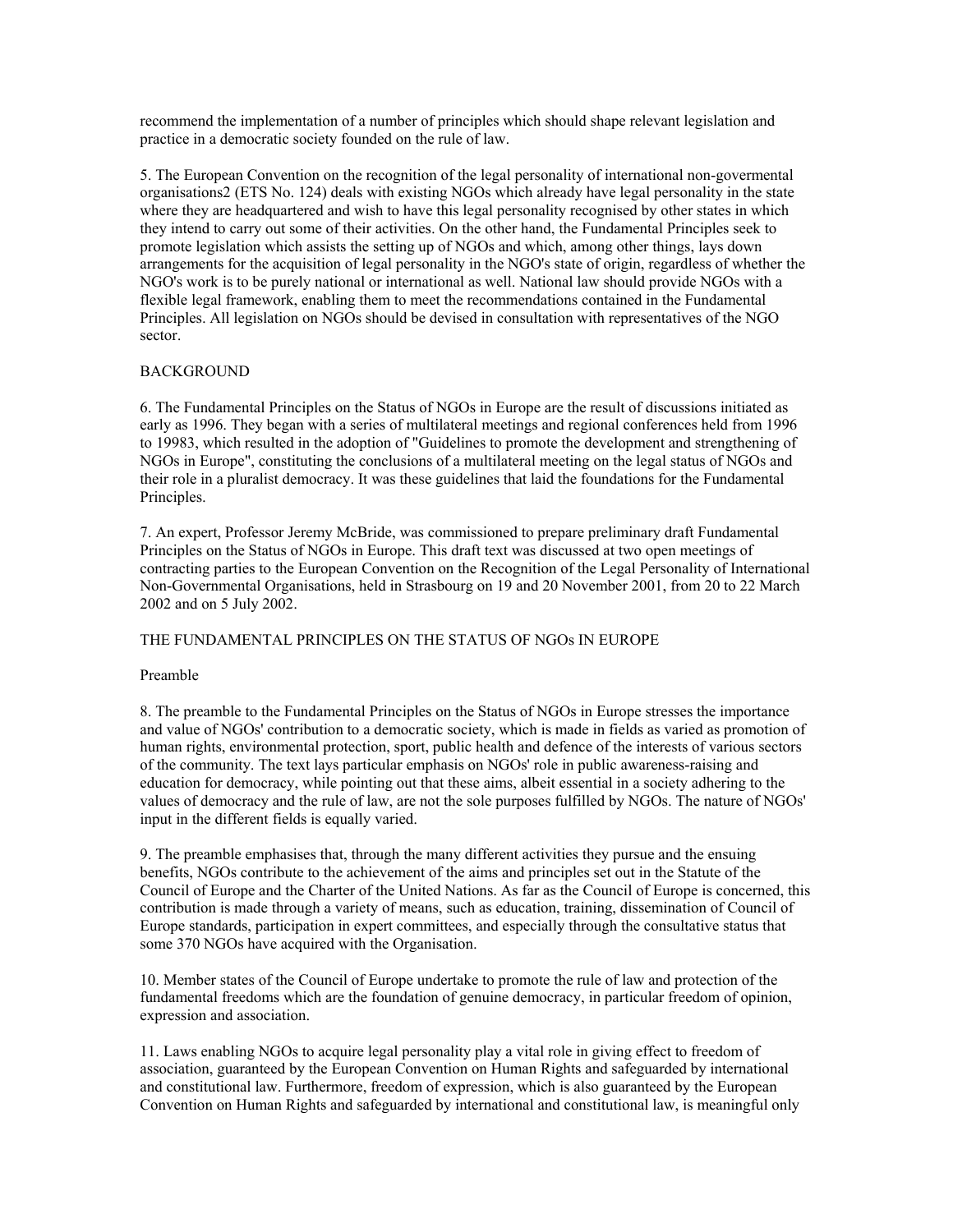where it is enforced through laws permitting the establishment of associations. This is why the preamble states that the vitality of civil society in a given country is a good indication of that country's adherence to principles of democratic pluralism, in particular freedom of association.

12. Lastly, the preamble points out that, under the text, NGOs have not only rights, but also certain duties and responsibilities.

## Scope

13. There is no general definition of an NGO in international law and the term covers an extremely varied range of bodies within the member states. Reference should be had to the different practices followed in each state, notably concerning the form that an NGO should adopt in order to be granted legal personality or receive various kinds of advantageous treatments. Some types of NGOs, e.g. trusts, exist only in certain states. NGOs' sphere of action also varies considerably, since they include both small local bodies with only a few members, e.g. a village chess club, and international associations known worldwide, e.g. certain organisations engaged in the defence and promotion of human rights.

14. Among these NGOs the text gives examples of certain forms, but the list is not exhaustive. This list does not include trade unions and religious congregations, but these certainly have a special place among NGOs. In some countries these bodies, or some of them, come within the ambit of legislation on associations, whereas in others they are covered by separate laws. Since Convention ETS No. 124 did not expressly exclude these bodies from its scope, the participants decided to make no explicit mention of trade unions and religious congregations in the Fundamental Principles.

15. Political parties, are expressly excluded from the ambit of the Fundamental Principles as, under most national laws, they are the subjects of separate provisions from those applicable to NGOs in general.

16. Professional bodies, established by law, to which members of a profession are required to belong for regulatory purposes are also not included in the Fundamental Principles' definition of NGOs. However, as is recognised in paragraph 20, national law may treat them as NGOs and some aspects of their activity can be essentially the same as those carried out by voluntary bodies, e.g. the human rights committee of a bar association.

17. As indicated in paragraph 4 of the Fundamental Principles, the main character of NGOs is the fact that profit making is not their primary aim. All NGOs have in common their self-governing, voluntary nature and the fact that they do not distribute profits from their activities to their members but use these for the pursuit of their objectives.

18. Apart from these common features, the distinction most frequently drawn in the case of NGOs is that between associations and foundations. As stated in the explanatory report on Convention ETS No. 124, an association means "a number of persons uniting together for some specific purpose". According to the same source, a foundation is "an identified property devoted to a given purpose".

19. Another distinction of some importance is that addressed in paragraph 5, the distinction between informal NGOs, that is those not wishing to acquire legal personality, and NGOs with legal personality. As is the case with most national laws, the text contains a number of provisions aimed solely at NGOs with legal personality. However, the text acknowledges the principle that an NGO may wish to pursue its activities without having legal personality to that end, and it is important that national law should do likewise. Furthermore, in some countries, the distinction between NGOs with legal personality and those without does not exist, as NGOs automatically acquire legal personality upon their establishment. Therefore, not all aspects of the Fundamental Principles are applicable to them.

## Basic principles

20. The Fundamental Principles lay down four basic principles, which are then fleshed out in the subsequent sections: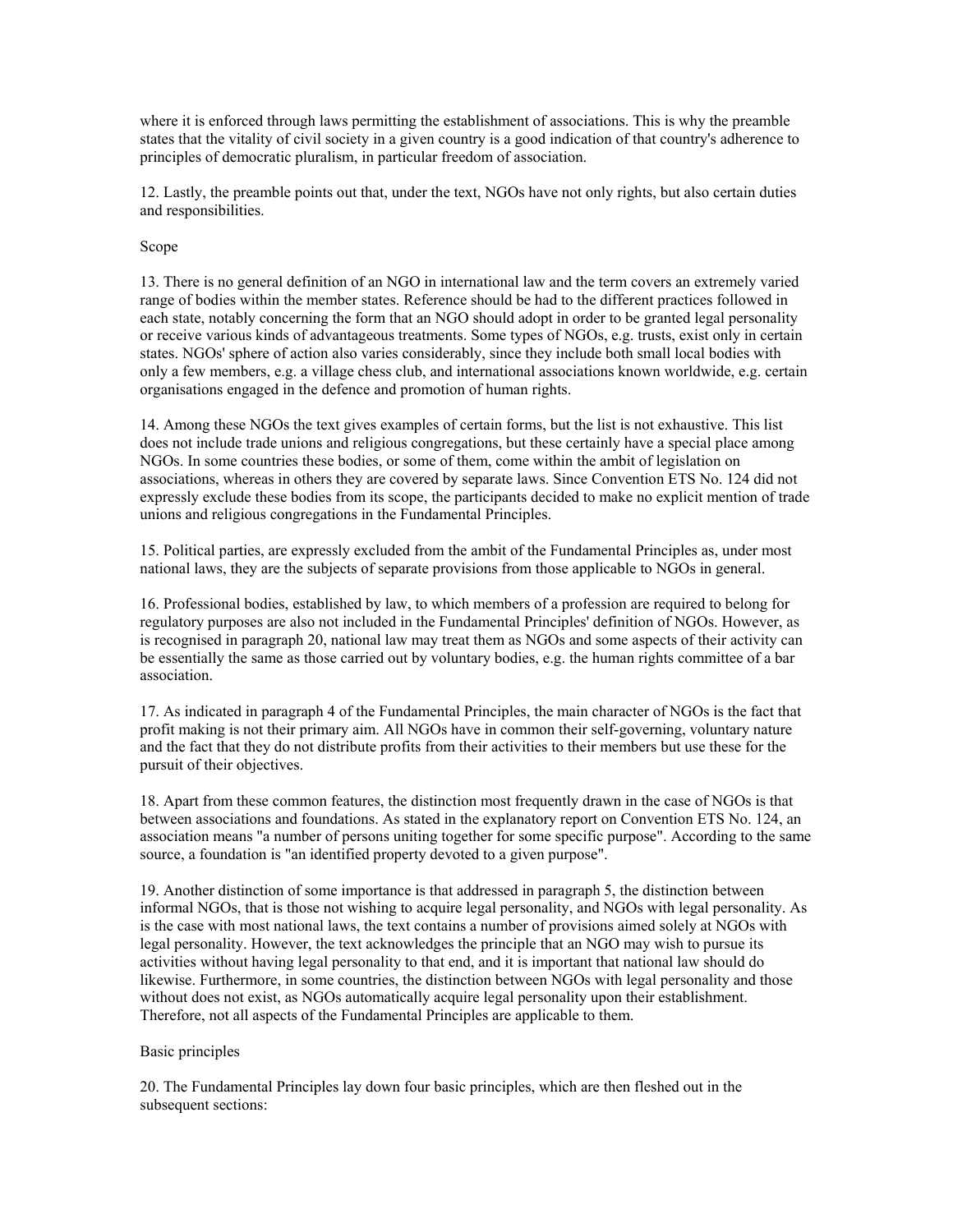21. Voluntary establishment: The starting point for any law on NGOs should be the right of any natural or legal person to establish an NGO with a lawful, non-profit making objective. This should be an act of free will. It is important that national laws on NGOs, and also rules on their taxation, allow and encourage such initiatives.

22. Right to freedom of expression: This principle derives from Article 10 of the European Convention on Human Rights, which provides "Everyone has the right to freedom of expression", and is applicable to NGOs on an equal footing with other natural or legal persons.

23. NGOs with legal personality should have the same general rights and obligations as other legal entities: The purpose of this principle is to reaffirm that NGOs must be subject to ordinary domestic law, not special regulations, although separate legislation may grant them additional rights and measures may be taken to encourage their activities.

24. Judicial protection: In a state governed by the rule of law it is essential that NGOs should be entitled, in the same way as other legal entities, to challenge decisions affecting them in an independent court which has the capacity to review all aspects of their legality, to quash them where appropriate and to provide any consequential relief that might be required. The principle established in the previous paragraph holds good, i.e. any act or decision affecting an NGO must be subject to the same administrative and judicial supervision as is generally applicable in the case of other legal entities. There should be no need for special provisions to this effect in legislation on NGOs.

## **Objectives**

25. The range of objectives that may be pursued by NGOs is commensurate with their own diversity, and the objectives mentioned in the Fundamental Principles are merely examples. The only requirement here other than that an NGO should be non-profit making - is that set out in paragraph 10: lawfulness of the objectives pursued and the means employed. The Fundamental Principles illustrate a range of the means that might be employed, but these are not exhaustive.

26. Two objectives, namely seeking a change in the law and participating in political debate, are particularly mentioned because limitations on their pursuit have been the subject of successful challenges in the European Court of Human Rights.

27. Pursuit of economic activities is a special case, since it is in fact NGOs' non-profit making nature that distinguishes them from commercial enterprises. In this connection, the text lays down the principle that an NGO is free to carry on any economic, business or commercial activity, on condition that any profits are used to finance the pursuit of the common- or public-interest objectives for which the NGO was set up. National legislation governing NGOs should therefore stipulate that none of their earnings or net profits is to be distributed, as such, to any person whatsoever. Such legislation might also prescribe particular modalities for carrying out economic, business or commercial activity, e.g. the formation of a subsidiary company. Subject to this general restriction, no requirements should be imposed on NGOs other than the general rules governing the economic activities in question.

28. The Fundamental Principles also establish the principle that, in pursuit of their objectives, NGOs are free to join or not to join federations and confederations of NGOs. Such federations and confederations of NGOs have an important role, since they foster complementarity among NGOs and allow them to reach a wider audience, as well as share services and set common standards.

# Establishment

29. Paragraph 15 of the Fundamental Principles reiterates, and fleshes out, the principle that any person or group of persons should be free to establish an NGO, already mentioned in the section on basic principles. Two kinds of restriction are encountered in practice in some states: firstly, on establishment by foreign nationals and, secondly, on establishment by legal entities. There are no grounds for these restrictions.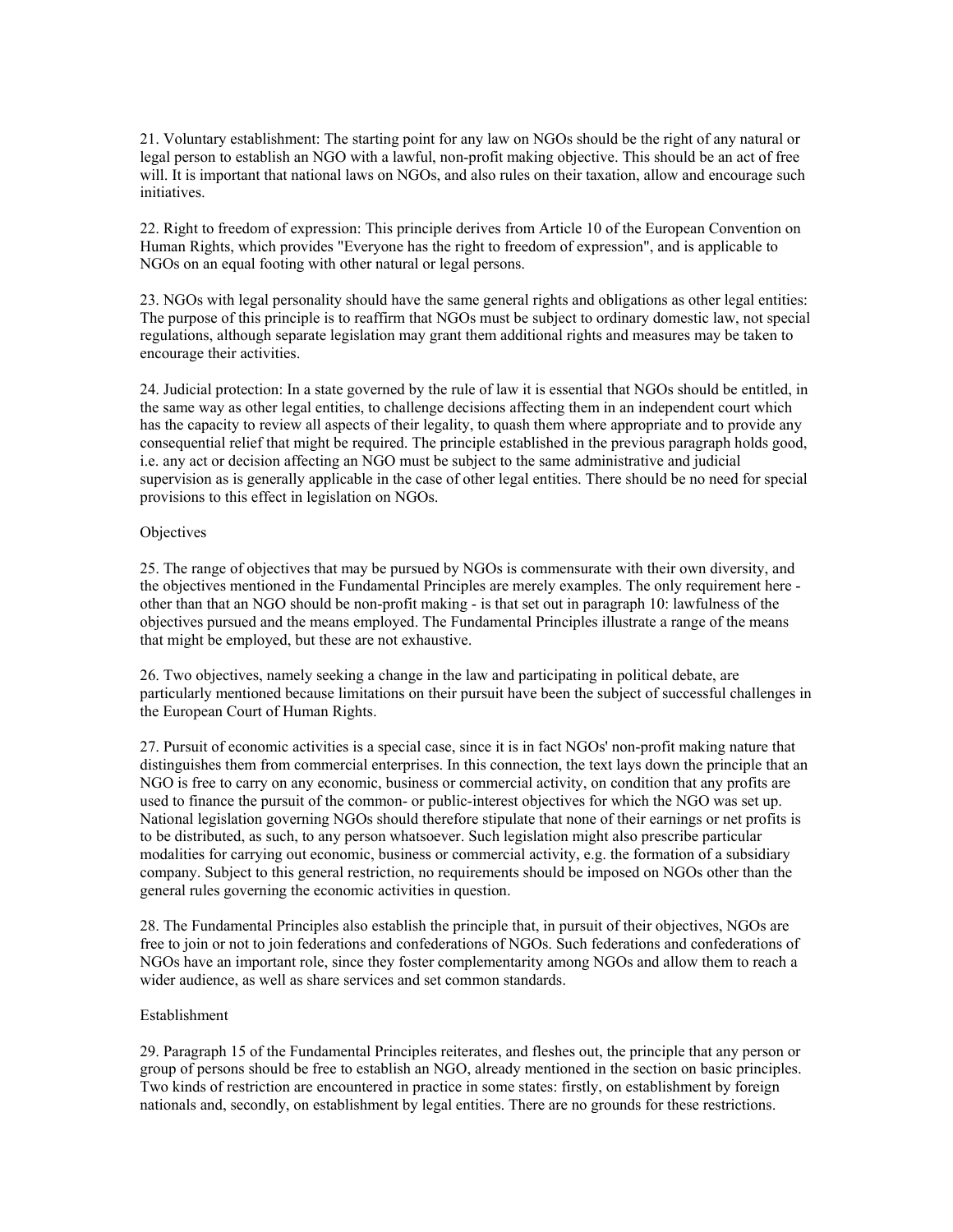30. The question of the minimum number of people needed to establish an NGO was discussed at length during the travaux préparatoires, since this number varies under national law. In some states one person is enough, whereas in others the law sets a higher threshold, which may be two, three or five people, or even more. In the end, the participants decided to draw a distinction between informal organisations and those wishing to acquire legal personality. In the first case, two people should suffice to establish a membershipbased NGO, whereas a greater minimum number of members may be required before legal personality can be granted. In that event, the figure should not be so large as to discourage the actual establishment.

31. Paragraph 17 of the text deals with foundations, funds and trusts, which are the normal forms taken by NGOs established by means of a donation or bequest.

#### Content of statutes

32. As regards their organisation and decision-making processes, NGOs, in particular those with legal personality, must heed the needs of various parties: members, users, beneficiaries, their highest governing body, their staff, donors and, in certain circumstances, national or local administrative authorities. They must therefore have clear statutes, setting out the conditions under which they operate and which should be available for consultation by the above-mentioned parties, with a view to ensuring legal certainty. Paragraph 18 of the text lists several examples. They illustrate the type of information of general usefulness which the statutes should contain.

33. Subject to generally applicable administrative, civil and criminal law, the conditions under which an NGO operates, as set out in their statutes, are entirely a matter for the NGO itself, in the persons of its members. A decision to amend the statutes accordingly lies with the NGO's highest governing body, consisting of its entire membership, so as to ensure that the proposed amendment commands sufficient support among members.

#### Membership

34. Membership is a particularly important issue, as it is related to the concepts of liability and legal capacity. The section of the Fundamental Principles dealing with this subject first reiterates the fundamental requirement that membership of an NGO must generally be voluntary. This negative aspect of freedom of association is, however, something that can be relaxed in the case of professional organisations to which members of a given profession - such as doctors or lawyers - must belong under the regulations in force, for those countries which treat them as NGOs.

35. Apart from its voluntary nature, membership is governed by two important principles: firstly, anyone should be able to join an NGO without being subject to unjustifiable restrictions imposed by law; secondly, questions relating to membership are a matter for the NGO's statutes.

36. Thus, the statutes may provide for restrictions, such as confining membership of a club for senior citizens to persons belonging to that age group. Furthermore, in some cases membership of an NGO may be incompatible with a person's office or employment, particularly where these are public. In addition, there may be a need to adopt restrictions to protect vulnerable persons, but any restriction on the ability of children to join an NGO should take into account the freedom of association guaranteed to them both by Article 11 of the European Convention on Human Rights and Article 15 of the Convention on the Rights of the Child. However, subject to these provisos, it should be lawful within a state's jurisdiction for any person, whether natural or legal, national or foreign national, to join an NGO.

37. In the same way as an NGO's statutes determines a person's capacity to become a member, it is for the statutes to deal with the question of expulsion of members and to determine the procedure to be followed in that case.

Legal personality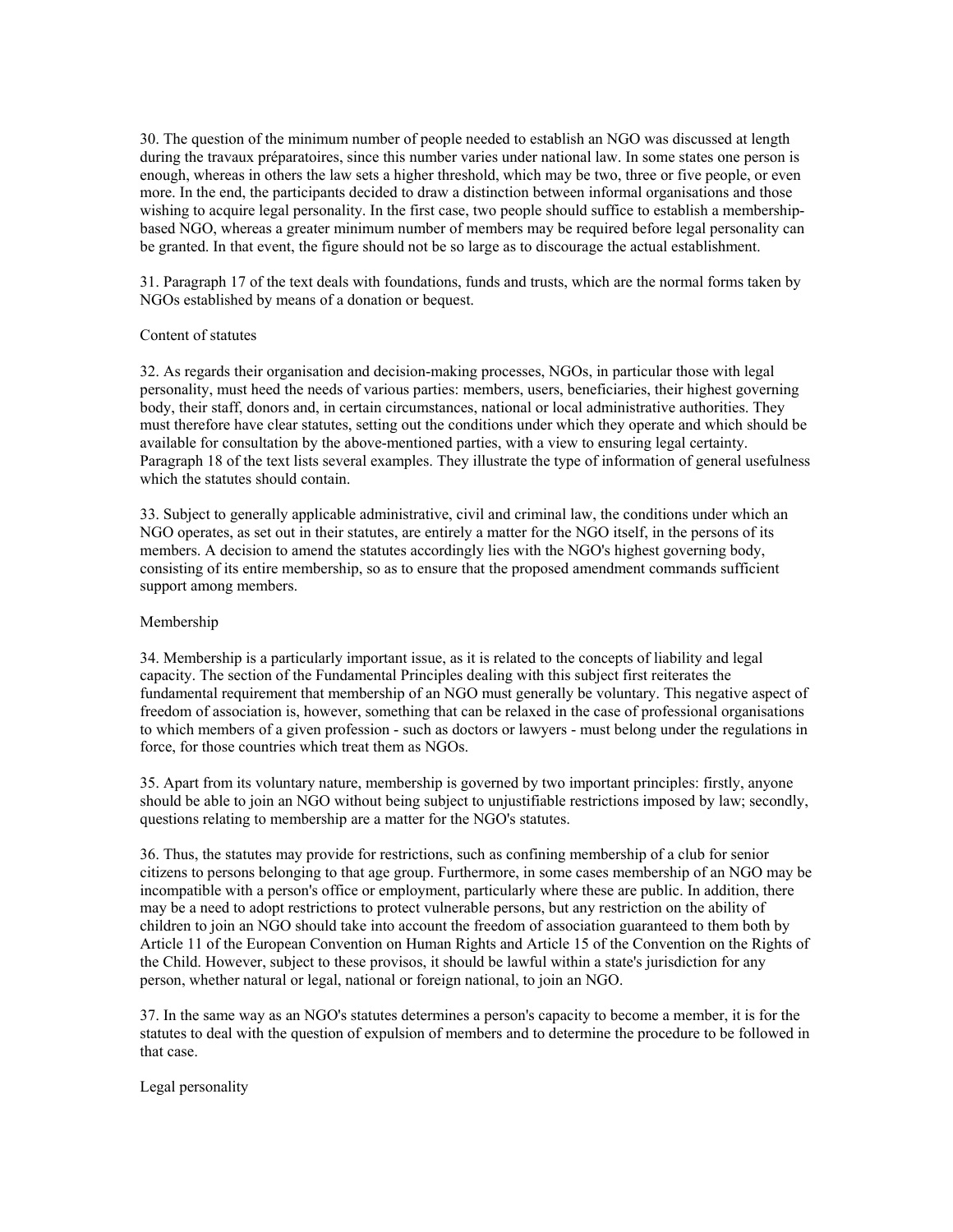38. The provisions relating to the legal personality of NGOs are one of the cornerstones of their status, since they permit NGOs to have an existence in their own right, separate from those of their members or founders. This enables them to enjoy elementary civic rights, such as the initiation of legal proceedings but also to engage in practical dealings essential for their operation, e.g. rental of premises or opening of a bank account. It is important to note that paragraphs 24 and 25 of the Fundamental Principles are to be read together with paragraphs 72 and 73 on liability.

39. Some of the provisions contained in the Fundamental Principles specifically concern NGOs with legal personality. However, it must not be overlooked that some NGOs may well wish to pursue their objectives without acquiring legal personality to that end, and national law should allow them this possibility without being based on the assumption that legal personality is mandatory for all NGOs.

## Acquisition of legal personality

40. The moment at which an NGO acquires legal personality varies depending on the state concerned: in some states NGOs automatically have legal personality from their establishment, and this section therefore does not apply. In the majority of states, acquisition of legal personality is governed by rules and a procedure. The text stipulates that these should have an objective basis and their application should not result in arbitrary treatment of NGOs.

41. Although the moment of acquisition of legal personality varies from one state to another, the same does not apply to its termination, since the rule is that an NGO's legal personality ends with its dissolution voluntary or involuntary - in case of bankruptcy, prolonged inactivity - which might arise from insufficient membership - or as an exceptional sanction. It also comes to an end with the merger of two or more NGOs; the resulting new entity assumes the rights and obligations of the NGOs that have merged.

42. The section of the Fundamental Principles concerned with acquisition of legal personality establishes certain basic principles that should govern this procedure - referred to in some states as the registration procedure - where this personality is not automatically acquired through the establishment of the NGO concerned. The underlying logic is that the procedure must be as simple and undemanding as possible and must not entail the exercise of discretion.

43. For that reason the applicable rules must be clear and easily accessible by NGOs, which is not always the case among states. One means of guaranteeing such accessibility is publication of an explanatory guide to the process by the relevant authority. This may not be possible in all states for budgetary reasons, but in any event the registration authority should provide NGOs with all the information and assistance they may need.

44. It is entirely legitimate for states to make the acquisition of legal personality by an NGO subject to the supply of certain information and documents. In an effort to ensure legal certainty, this information should above all make it possible to answer enquiries from third parties about the NGO's identity, address and management structures. Any individual having a business relationship with an NGO, for instance in the event of sale of property or recruitment of staff, must be able to ascertain whether the organisation in question is recognised as a legal person. Similarly, for their own protection, private individuals should be able to check that a body presenting itself as an NGO and seeking their support is in fact what it claims to be.

45. The registration procedure should not constitute an opportunity for states to request information to which they have no entitlement. The latter would generally include the identity of donors or an NGO's financial circumstances, but there may be a need to require disclosure of those circumstances where a body such as a foundation is established. The procedure should also not provide states with an excuse for discriminating between NGOs as to whether their objectives or members are deemed "acceptable", in so far as the objectives and the means employed are lawful.

46. A state may charge a fee to cover the cost of processing applications, but this should not be set at a dissuasive amount.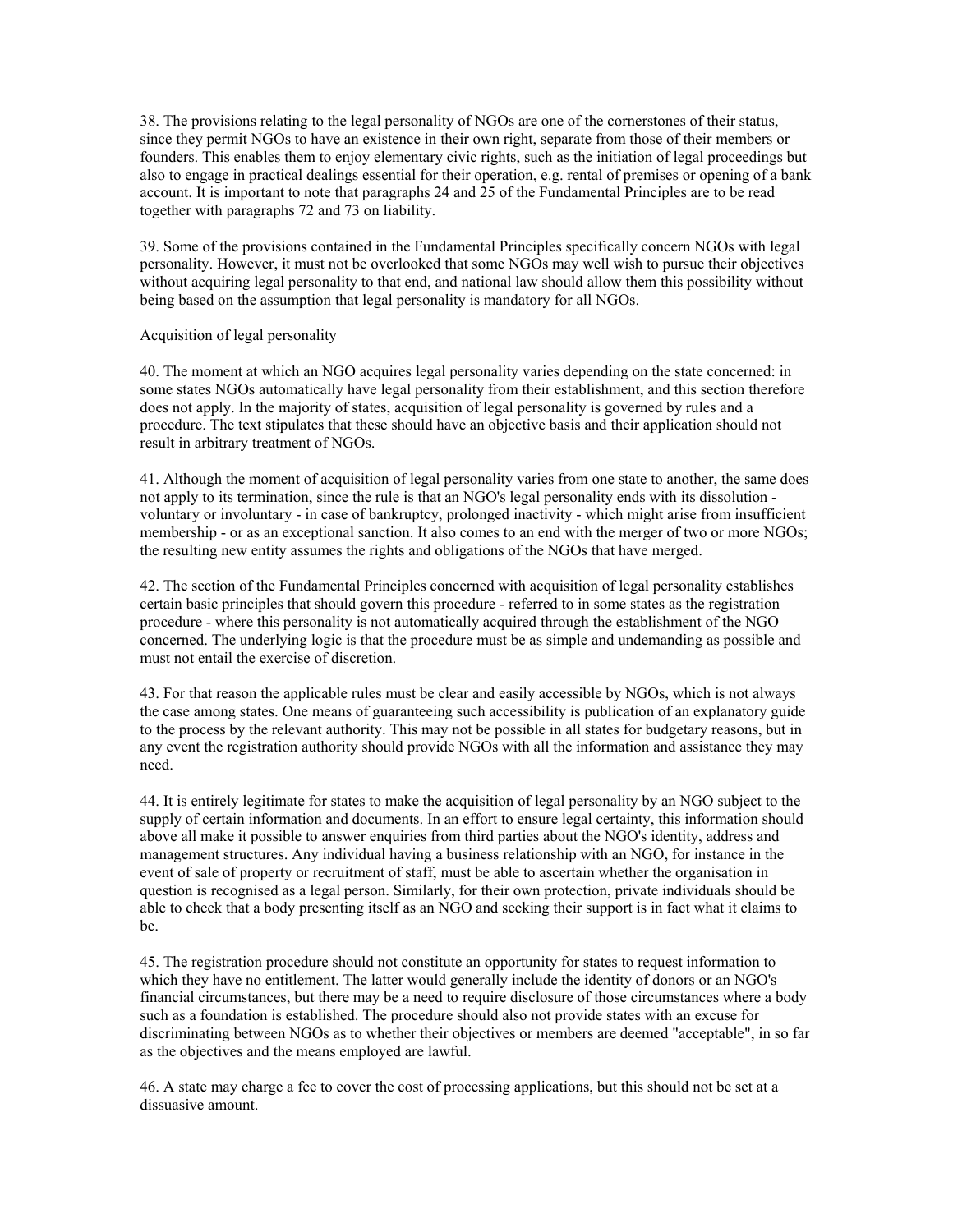47. The text establishes the principle that the authority deciding an application for legal personality should be separate from that awarding any form of public support. As a general rule, legal personality will be granted by an administrative authority, but in some countries it may be appropriate for the courts to fulfil this function.

48. So as to limit the scope for the exercise of discretion by the authorities deciding an application for legal personality, the Fundamental Principles list the grounds on which an NGO's application may be refused. However, the list set out in paragraph 31 of the Fundamental Principles is not exhaustive. States may lay down additional grounds for refusal in their legislation, though such grounds should be based on clear and objective considerations. In accordance with the principles governing decision-making by administrative authorities, it also specifies that there should be a prescribed time-limit for deciding an application. The decision must be final, and it is not acceptable that legal personality granted to an NGO should be subject to periodic review. However, this does not prevent states from re-examining the question of legal personality where a substantial change is made to the the statutes or activities of the NGO. The grounds for the decision must be indicated in writing, particularly where it is a refusal, so as to allow the NGO to challenge it in the relevant administrative authority and in courts. Failure to decide within the prescribed time limit should be treated as either a refusal of, or the grant of, legal personality.

49. In the states which have ratified Convention ETS No. 124, the legal personality and capacity acquired by an NGO in one contracting party where it has its registered headquarters should be recognised, as of right, by the others, subject to compliance with certain conditions. In other states, foreign NGOs may be required to obtain approval to operate in the host country.

50. Information supplied by NGOs when applying for legal personality is usually kept on record in a centralised national register, which, as stated in the text, should be accessible to the public. However, this rule on centralisation of information cannot be made generally applicable, as account should be taken of the particularities of federal states, where registration may be carried out at the level of the entities of the federation.

51. The rule laid down in paragraph 42 of the Fundamental Principles is intended to ensure that the statutes of an NGO can be amended under a simple, expedited procedure. Approval should only be needed in the case of significant matters, such as the name or objectives of an NGO. The procedure should not normally entail an obligation to re-establish the organisation as a whole, thus allowing the NGO to evolve, while maintaining some continuity.

#### Management

52. As regards their organisation and decision-making processes, NGOs must heed the needs of various parties, both internal and external, as pointed out in paragraph 46. It is therefore in the interests of all concerned that NGOs should have clear statutes, as it is this document which defines the organisation's structure and operating rules.

53. The statutes should comply with the legislation in force, and it is also desirable that it be compatible with any commitments entered into by the NGO vis-à-vis donors or a network of NGOs to which it belongs.

54. The NGO's organisation and decision-making processes and determination of levels of responsibility and accountability must be consistent with its statutes, but should not be subject to the supervision of any outside authority, except for the requirement of compliance with the law, mentioned above.

55. This means that an NGO is sovereign in determining the internal organisation it wishes to adopt in pursuit of its objectives, as defined in the statutes. As long as it does not break the law, external legal bodies should have no say in the conduct of its internal affairs. An exception is made here for those provisions governing certain types of NGOs which require special supervision. All NGOs must however observe all relevant applicable employment and social security law and they enjoy no exemption from any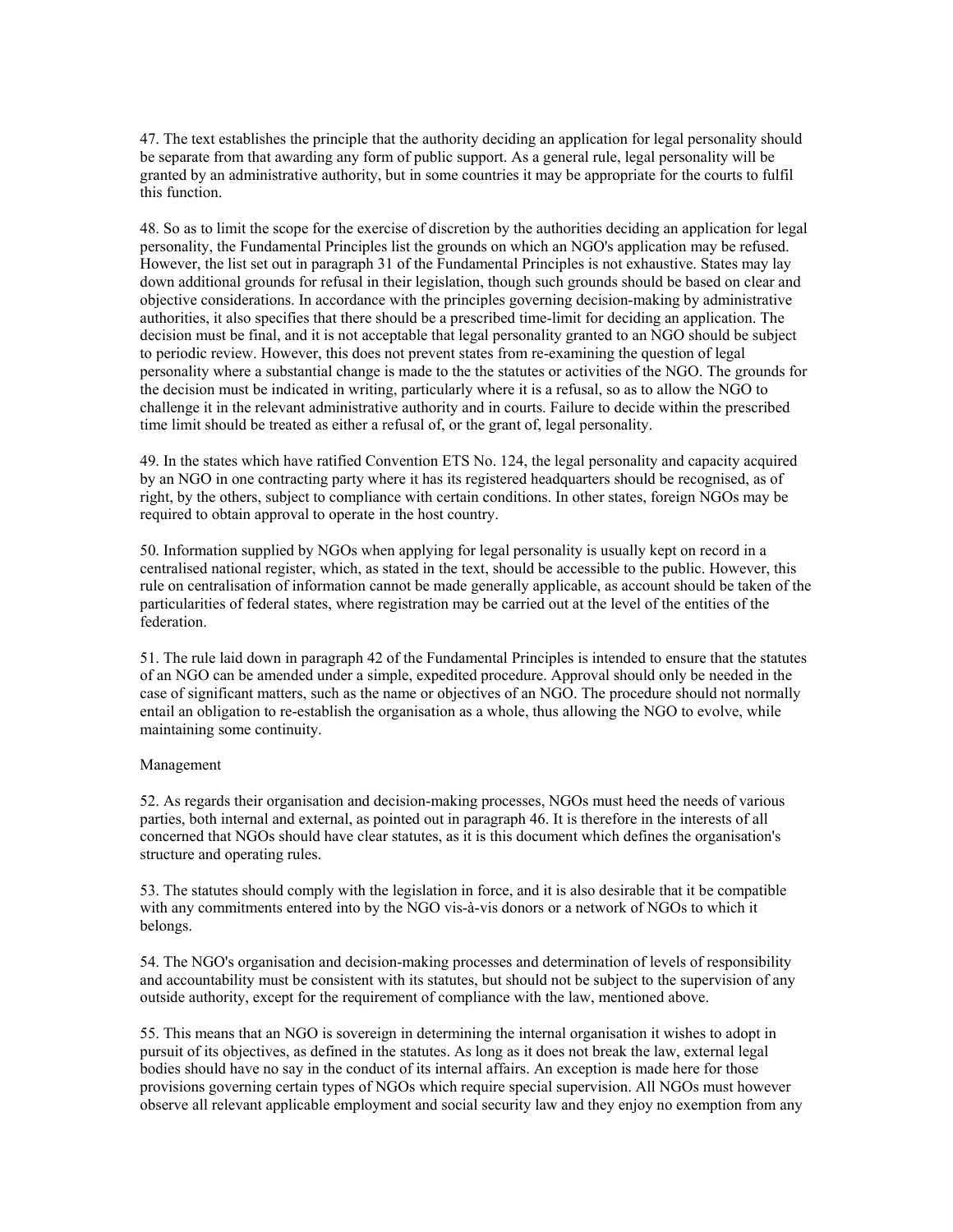requirements as regards the membership of their component bodies or with respect to immigration law. In particular, foreign nationals on the board or staff of NGOs are subject to the laws of the host country with respect to their entry, sojourn and departure.

Property and fund-raising

56. The possibility for NGOs to solicit donations in cash or in kind is a fundamental principle, a pendant to their non-profit making nature. Such contributions, along with the proceeds of any economic activity, are NGO's vital means of financing the pursuit of its objectives. However, this possibility for NGOs to collect funding is not absolute and may be subjet to regulation, with a view to the protection of the targeted audience.

57. Donors may be natural or legal persons - companies or institutions - and may be national or foreign. In general, foreign and national funding should be subject to the same rules, in particular as regards the possible uses of the funds and reporting requirements.

58. The provisions of paragraphs 51 to 55 are designed to safeguard the assets of NGOs and ensure that they are properly managed.

59. The principle set out in paragraph 51 does not imply that banks are under an obligation to provide banking facilities to every NGO requesting it. Subject to the principle of non-discrimination, individual banks are free to choose their clients.

60. The law should permit an NGO to designate, in its statutes or by resolution, another compatible body to receive its assets, after clearing of its liabilities, in the event of its dissolution. This is a principle of good practice, which should be encouraged. In some cases contractual clauses, in particular concerning major donors, may require the return of funds to a donor in the event of the NGO's dissolution. The successor may also be the state, particularly where no compatible body exists or where the NGO's objectives or activities have been found to be unlawful. However, this should not give rise to a financial windfall for the state.

61. Paragraph 56 sets out the principle according to which it is perfectly appropriate for an NGO to use its funds for paying its staff and reimbursing staff and volunteers for the costs incurred while acting on its behalf, even if the funds used were obtained by means of public support.

Public support

62. NGOs are sometimes better placed than the state to answer certain needs of society, for instance in welfare and health matters. As a result, states often decide to grant them support, in the form of direct grants or preferential tax treatment.

63. The eligibility for public support should be based on clear, objective criteria. The public should also be able to ascertain which NGOs have received support and on what grounds. The authorities must also be able to verify that associations seeking support or preferential tax treatment do indeed serve a non-profit making purpose, as in some countries tax advantages attract certain entities to apply for NGO status when it would have been more appropriate for them to have been established as commercial companies.

64. As a result, the majority of states make the granting of public support contingent on compliance with certain criteria and, above all, with the NGO's fulfilment of a public-interest objective. In some states this may entail recognition of special status or classification as an organisation in the public interest, which enables the NGO to receive donations and enjoy tax advantages, while at the same time ensuring the protection of third parties.

65. Since granting of public support is to a large extent conditional on the objectives and activities of an NGO, it is normal that any major change in those activities or objectives may result in review, alteration and even termination, of the public support.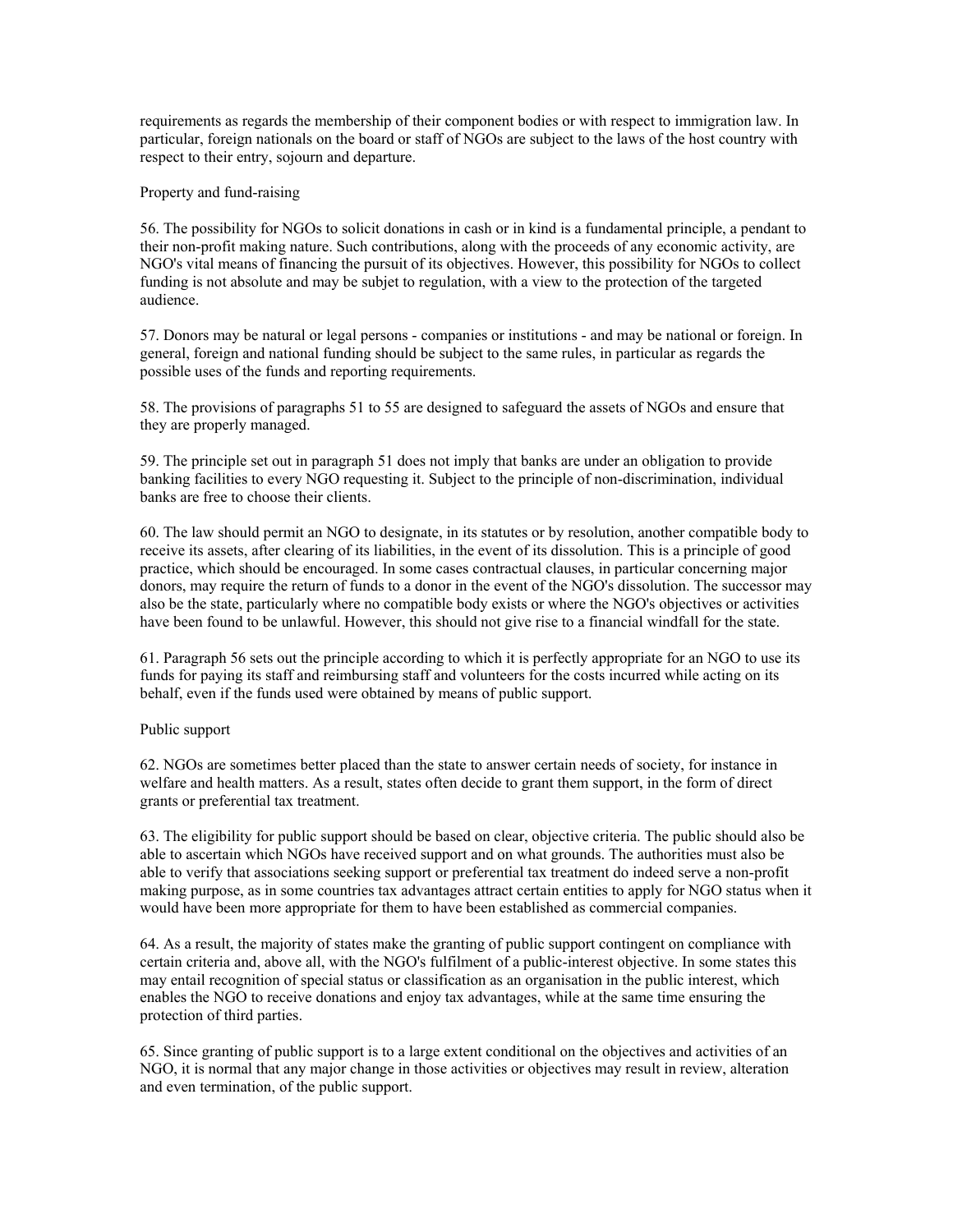## Transparency and accountability

66. As regards its activities and financial position, an NGO is accountable to a number of parties, first and foremost its members. It is good practice that it should submit an annual report on its accounts and activities to them. Secondly, an NGO which has benefited from public support or preferential tax treatment can be expected to account to the community concerning the use made of public funds. Lastly, donors may stipulate by contract that an NGO is required to report on the use made of individual donations.

67. However, reporting requirements must be tempered by other obligations relating to the respect for privacy and confidentiality. In particular, a donor's desire to remain anonymous must be observed. The respect for privacy and confidentiality is, however, not unlimited. In exceptional cases, the general interest may justify that authorities have access to private or confidential information, for instance in order to combat black market money transfers. Any exception to business confidentiality or to the privacy and confidentiality of donors, beneficiaries and staff shall observe the principle of necessity and proportionality.

68. In order to guarantee objectivity, the Fundamental Principles lay down the principle that NGOs should have their accounts audited by a person independent of its management, although this person could still be a member of the NGO. As tends to happen with small commercial companies, small NGOs may be exempted from the obligation of having their accounts audited by an independent person.

## **SUPERVISION**

69. Whereas the previous section concerned oversight of an NGO's accounts and performance, in relation to the objectives defined in its statutes, this section deals with supervision of compliance with civil, criminal and administrative law in force.

70. The best means of ensuring ethical, responsible conduct by NGOs is to promote self-regulation in this sector at the national and international levels. Responsible NGOs are increasingly conscious of the fact that the sector's success depends to a large extent on public opinion concerning their efficiency and ethics. Furthermore, in some countries codes of conduct are often drawn up to enable groups of NGOs in a given sector to ensure that the sector's needs and challenges are met and widely understood.

71. States nevertheless have a legitimate interest in regulating NGOs so as to guarantee respect for the rights of third parties and this may include action to safeguard the reputation and economic interests of other NGOs in particular. State intervention may also be needed to protect members against abuse of an NGO's dominant position, particularly against exclusion in breach of the organisation's rules, imposition of certain unfavourable conditions, or even adoption of wholly unreasonable or arbitrary rules. However, in most instances, the appropriate form of protection would be the possibility for members to bring the matter before the courts; there should generally be no need for a public body to take action on the members' behalf.

72. In supervising the activities of NGOs, the administrative authorities should apply the same assumption as holds good for individuals, namely that, failing proof to the contrary, their activities are lawful. The powers of the administrative authorities and the police - notably as regards search and seizure - and the penalties that may be imposed, must be consistent with the principle of proportionality and be subject to judicial supervision.

73. The Fundamental Principles specify that dissolution of an NGO - the ultimate penalty - should be used only a last resort. Such cases should be extremely rare, and it must be shown that there is a very sound basis for taking a measure of this kind. Although the measure may appear warranted, to be valid it must, in turn, also be subject to effective judicial review.

Liability